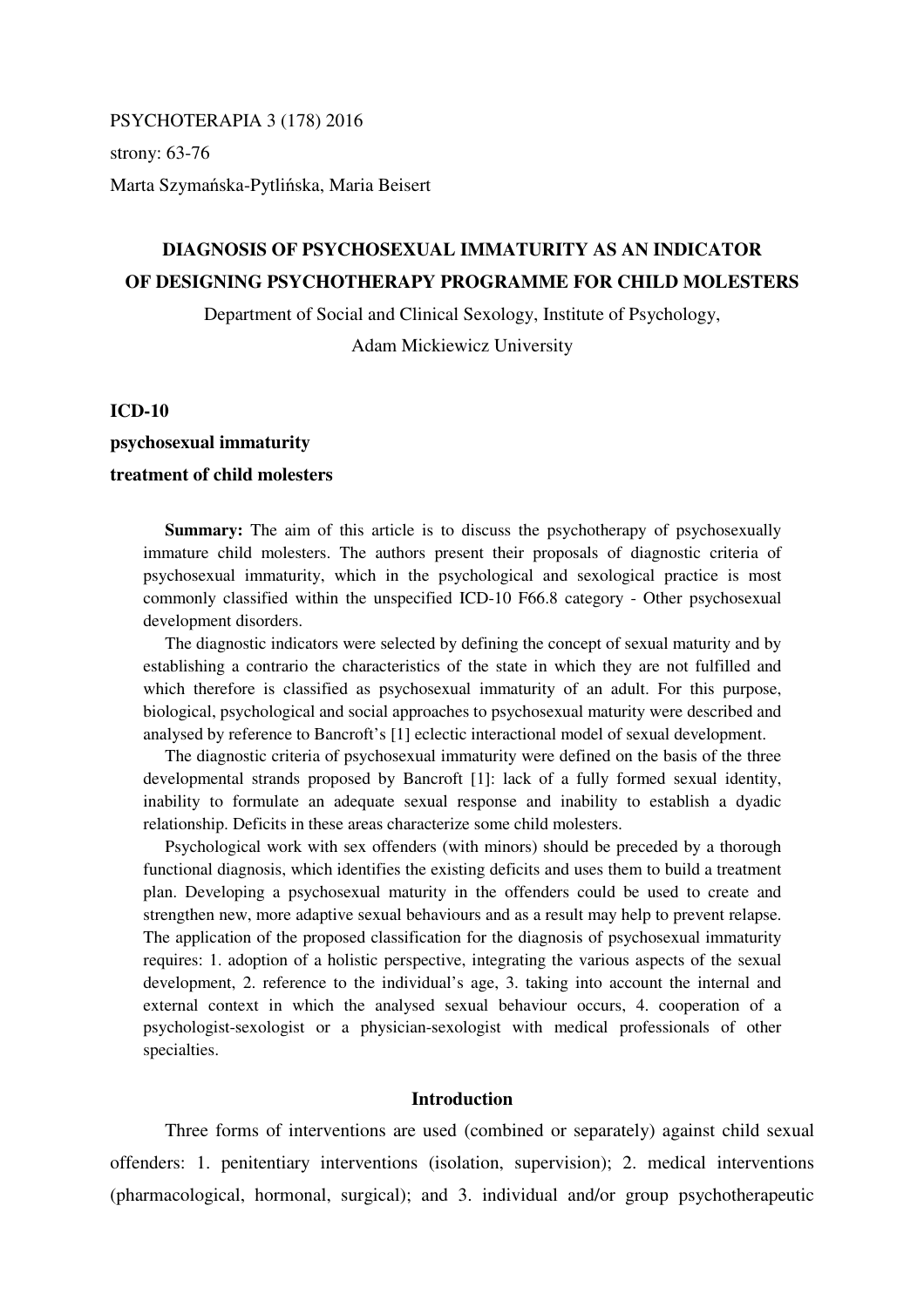interventions. The effectiveness of these interventions is estimated by reference to the statistics of recidivism. Kowalczyk and Ciesielska [2] indicate that the return to crime occurs in 10–30% of treated offenders compared to 60–80% of untreated offenders. Offenders are rarely diagnosed with disorders of sexual preferences in the form of paedophilia (F65.4 according to ICD-10). So-called opportunistic paedophilia is observed more often. The distinction between them carries many implications for the offender as well as for the course and prognosis of the therapeutic process<sup>1</sup>. Considering the situation of people who do not meet the diagnostic criteria for F65.4 and constructing therapeutic programme, sexologists analyse their sexual development, searching for the factors leading to formation, development and maintenance of paedophilic behaviour. The resulting description of sexuality often leads to a diagnosis of psychosexual immaturity. Unfortunately, it is difficult to determine which intrapsychic, interpersonal and behavioural indicators the clinicians who use this term refer to, because it is not well defined in the existing diagnostic classifications and literature. According to the authors, diagnosing psychosexual immaturity<sup>2</sup> using ICD-10, one can use two categories: F66.8: Other psychosexual development disorders or F66.9 Psychosexual development disorder, unspecified. DSM-5 lacks a category which would directly correspond with these categories. Sexual development disorders are not mentioned in any of the sections related to human sexuality. The diagnostic manuals do not determine what is a normal state, which is the state of maturity, which would give a point of reference for the assessment of its lack. General guidelines included in manuals, however, lead to the conclusion that sexual maturity is a prescriptive category associated with age, gender and human development. Prescriptivism of maturity means that even the process of achieving it is a desired state, assessed positively, even recognised as an axiological category. The value, which is carried by maturity, would result not only from the developmental achievements, but also from the fact of acquiring the autonomous value. Sexual maturity is not unchangeable state or solid effect of developmental achievements. Besides that it has relatively permanent character and results from subjective conditions, it is a function of external influences. Mature sexual behaviour — manifestation and one of the indicators of maturity — is flexible and adapted to the current situation in human life. Hence the criteria for determining maturity and diagnosis of immaturity cannot be rigid and detached from the context, each case requires

 $\overline{a}$ 

<sup>&</sup>lt;sup>1</sup> Differences in definition and consequences (legal, social, psychological and therapeutic) of a diagnosis of preferential paedophilia are discussed in, e.g. Marcinek and Kapała [3].

<sup>2</sup> The adjectives: *psychosexual and sexual* were used in the study to describe all aspects of human functioning concerning human sexuality. The authors treat them as synonyms because both refer to the sphere which includes three integrated elements of gender: biological, psychological and social one.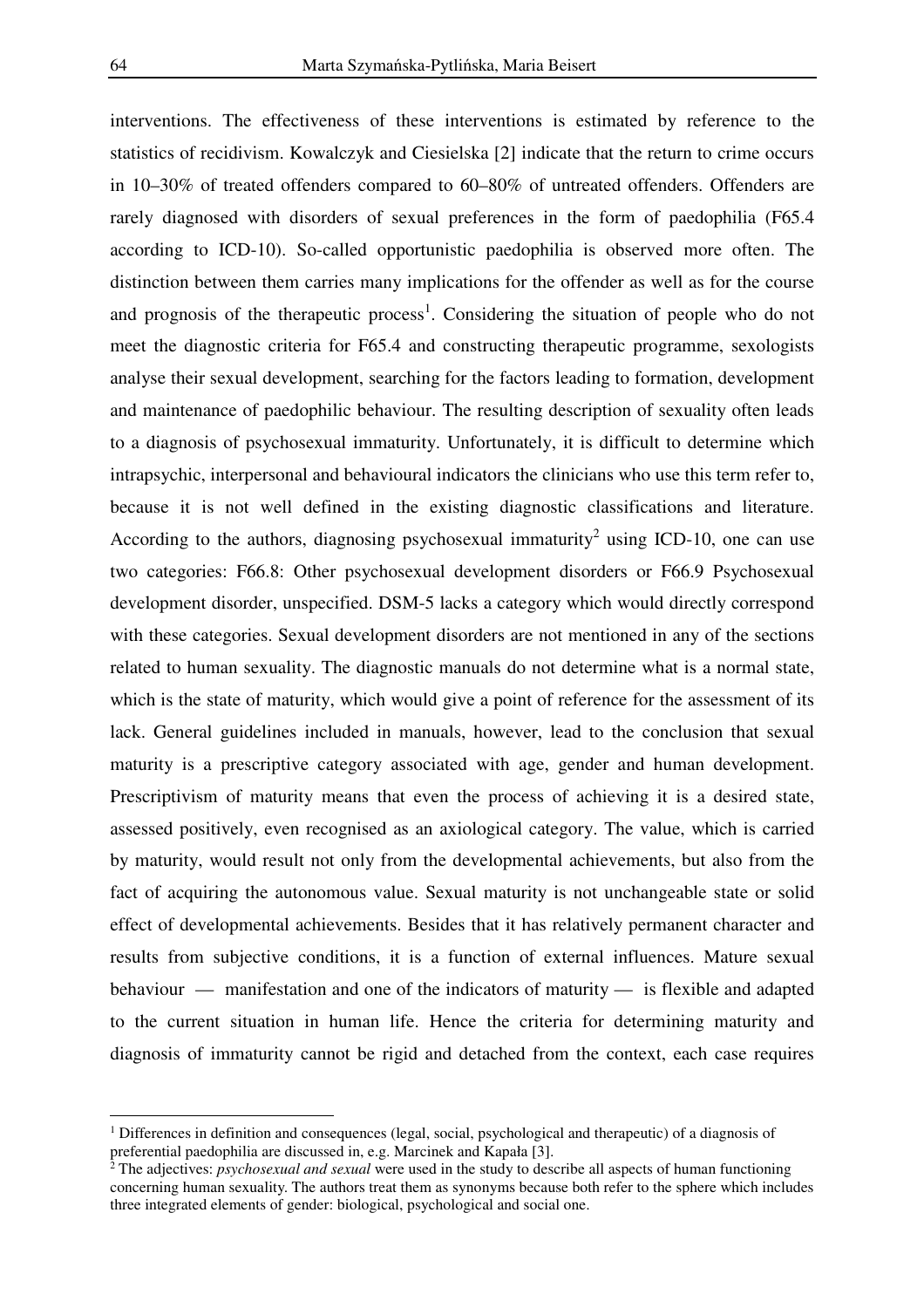considering non-sexual spheres of functioning of the individual (cognitive, emotional, social, etc.).

 Sexual maturity is defined in relation to the biological age of a person. In the literature, the term *sexually mature* person [4] includes an individual whose age falls to adulthood, beginning about 20 years of age [5] and continuing to death, and so about  $5-6<sup>3</sup>$ decades. During those 50–60 years there are biological changes in sexual development of an individual. These changes can be generally described as growth (early adulthood), stability (the end of early adulthood and middle adulthood), ending with menopause in women and andropause in men, and involution (old age) [4]. Therefore, the formulation of criteria for sexual immaturity relates primarily to people in early and middle adulthood<sup>4</sup>. An expression of this position is — in modern sexology — separate formulation of sexological standards for people in various stages of sexual development.

 Gender is not a precondition of sexual maturity. However, due to a clear differentiation and distinct description of the female and male line of sexual development [7], different reproductive roles of women and men and data concerning the relationship between the epidemiology of sexual dysfunction and gender, included in diagnostic manuals, there is a question whether the criteria of sexual immaturity should also be differentiated at the detailed level.

#### **Aim**

 The aims of this work are as follows: 1. conceptualization of sexual immaturity and identification of indicators useful for diagnosis of Other psychosexual development disorders (F66.8 according to ICD-10) in adults in an early and middle adulthood, i.e. women and men aged 20–50 years and 2. indication of methods of sexual maturity development in the psychosexual therapy for non-preferential child sexual offenders.

 Category of sexual maturity was used as a reference for the search of criteria for the diagnosis of psychosexual immaturity. A review of biological, psychological and social concepts that define maturity, originating from different traditions, has been done. To integrate these concepts the authors used Bancroft's [1] eclectic interactional model of sexual development and on the basis of its assumptions selected indicators for diagnosing sexual immaturity.

 $\overline{a}$ 

 $3$  According to data provided by the Central Statistical Office, in 2013 Polish men lived, on average, 73.1 years and women 81.1 years [6].

<sup>&</sup>lt;sup>4</sup> The specificity of childhood with its biological characteristics, instability and turbulence of phase of maturation and involution changes of the old age period result in completely different character of maturity of an individual than maturity of the early and middle adulthood. What is an indicator of sexual immaturity in adulthood, may serve as an indicator of mature behavior of a child or an old man [4].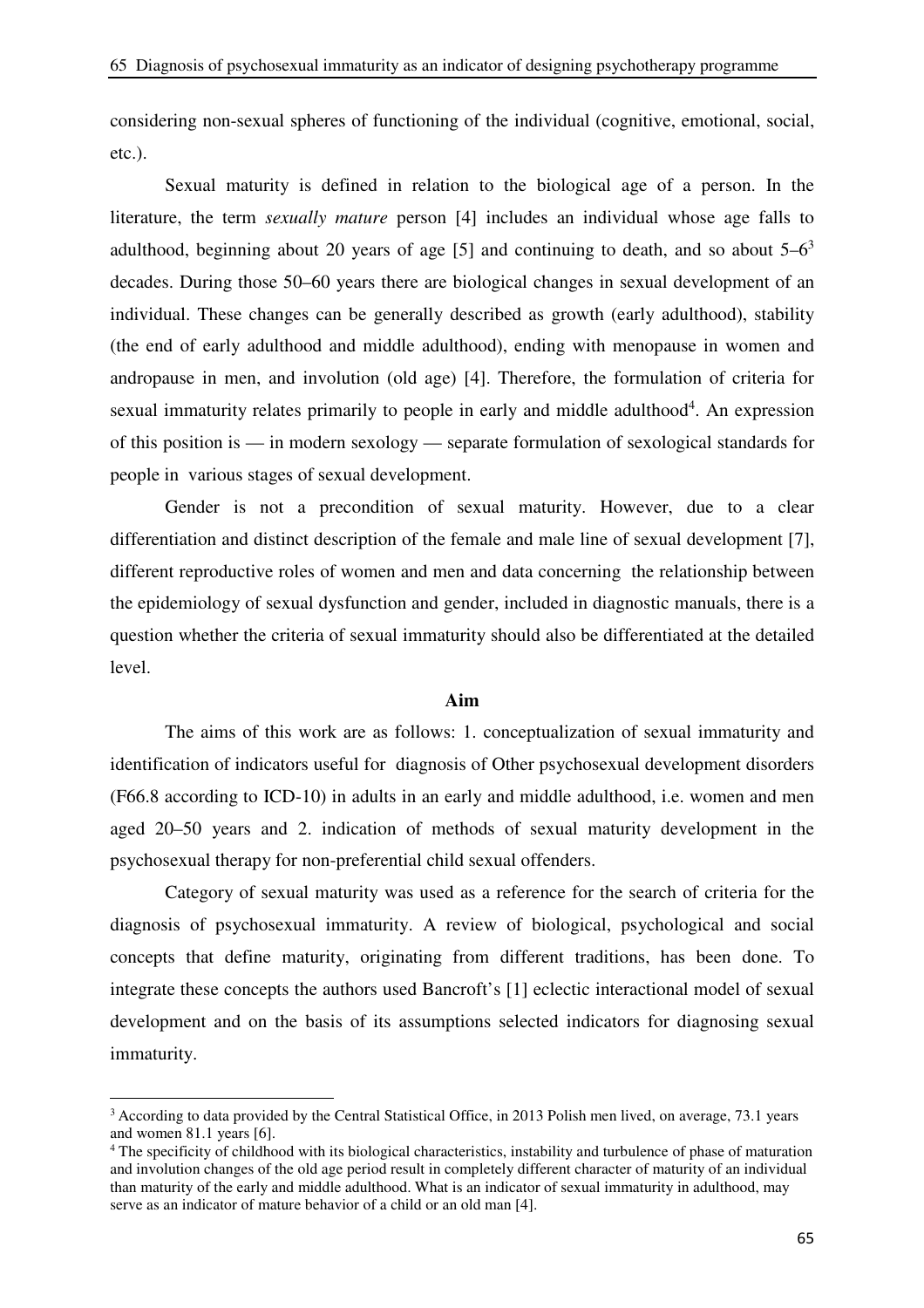Then, based on the results of empirical research and clinical experience, the authors indicated which of the indicators identified in the proposed classification are observed in the child sexual offenders and recommended the method of therapeutic work.

# **Categories useful in the assessment of sexual maturity**

Biological approach to sexual maturity

 A prerequisite of sexual behaviour (first autoeroticism and later dyadic behaviour) is a possession of anatomically and functionally efficient genitals. Sexual maturity in terms of biological aspect is manifested, among others, by: (1) a uniform system of criteria for gender, developed in the course of the anatomical sex differentiation (in prenatal life); (2) primary, secondary and tertiary sex characteristics, formed as a result of sexual maturity (at the end of puberty); (3) achieving hormonal balance; (4) ability to formulate sexual response occurrence of changes in organs and changes not related to organs in various stages of sexual response cycle [see 1, 4, 8].

 Having intersexuality characteristics, i.e. ambiguous development of male or female sex, must not prevent one from sexual contact. However, it can significantly hinder and block the possibility of natural sexual reproduction. Bancroft [1] indicates that the appropriate course of sexual differentiation include: chromosomes, gonads, hormones, internal and external genitalia and secondary sex characteristics, sex assigned at birth, gender identity and gender of the brain [see 8].

 Reaching sexual maturity allows us to perform sexual intercourse, expanding the repertoire of sexual behaviour available to the individual, and enables the procreative function of sexuality. In adulthood genital behaviour begin to dominate over pregenital behaviours and autoeroticism that are more characteristic of earlier stages of sexual development [4]. Boys reach biological sexual maturity around the age of 18, girls at the age of 16–17 years, after the normalisation of ovulatory cycles, although the reproductive ability in both sexes appears earlier [see 1, 4].

 Sexual experiences involve the whole body, and involved psychological and somatic processes interact with each other. Psychological processes involve cognitive, emotional, and interpersonal (social) processes, personality etc, while somatic processes involve changes in sexual organs, brain, endocrine, muscular, cardiovascular, and respiratory system. The stimulus, to which the individual will assign sexual meaning and in the presence of which the individual will not activate mechanisms that inhibit the occurrence of sexual arousal (excitement), may initiate a sexual response cycle. There is a number of proposals of its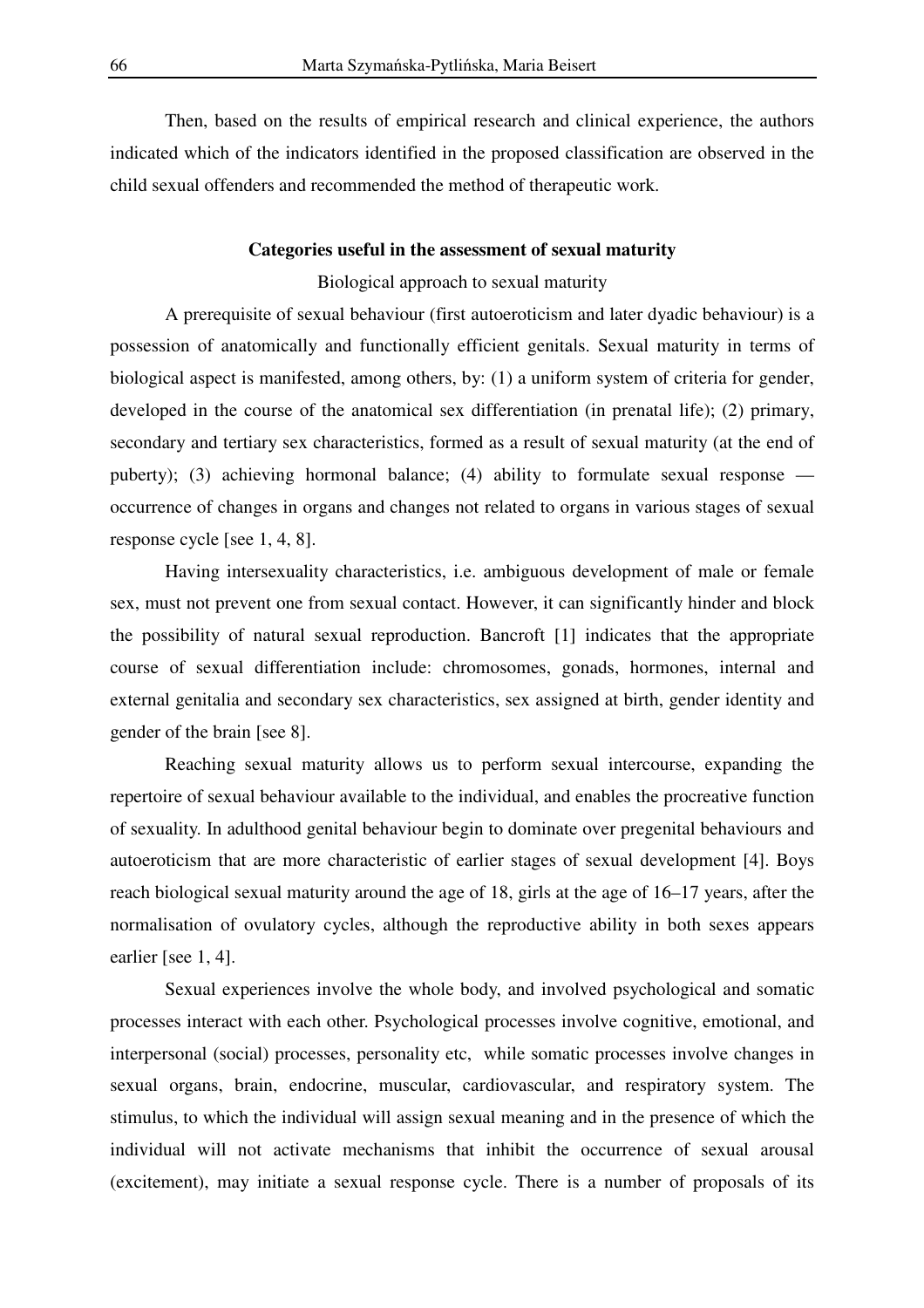course — universal models and models created separately for men and women, circular and linear models. In short, one can assume that arousal, plateau, orgasm and relaxation are the elements of this cycle.

 Reaching biological maturity is the starting point for the formation of gender and gender identity of an individual and for his/her effective functioning in the dyadic relationship. Biological sexual maturity includes having male or female sex and conditions for genital intercourse and procreation, including formed primary, secondary and tertiary sex characteristics, levels of sex hormones within the range of medical standard and functional genitals.

#### Psychological approach to sexual maturity

 Classical psychoanalysis identifies psychosexual maturity with the primacy of genitality over non-genital forms in sexual life and the ability to achieve orgasm during an intercourse. In modern psychodynamic concepts, for example in Kernberg's concept [7], the determinant of maturity is to integrate elements of affection (love, care, emotionality) and aggression (arousal, desire) in the image and experience of own sexuality and the ability to implement them in relationship with the same person. The effect of developmental process is the same in both sexes, although the way to achieve it is different. In addition, mature sexual love in this concept is defined by: sexual desire for another person, mutual identification of sexual partners, accompanied by empathy, mature idealisation of a partner with trust in him/her and passion in 3 dimensions of the relationship — sexual, relationship with the object and engagement of the superego [7].

In the course of psychosexual development an individual acquires abilities to perceive, be aware of and interpret physiological changes in the body. A child learns to distinguish between sexual tension and other ones; experimenting with his/her own body he/she discovers that satisfying sexual needs leads to reduction of discomfort and/or pleasure. Gradually, among others, owing to the development of self-regulation processes develops the ability to defer gratification and impulsive actions give way to intentional satisfying of sexual needs [4].

 Psychological sexual maturity can manifest itself as the ability to recognise sexual needs, to distinguish them from other experiences, postponing discharge of sexual tension and implementation of affectionate and aggressive component of sexuality in a sexual relationship with the same person.

#### Social recognition of psychosexual maturity

In the course of socialisation obtaining sexual satisfaction is adjusted to social values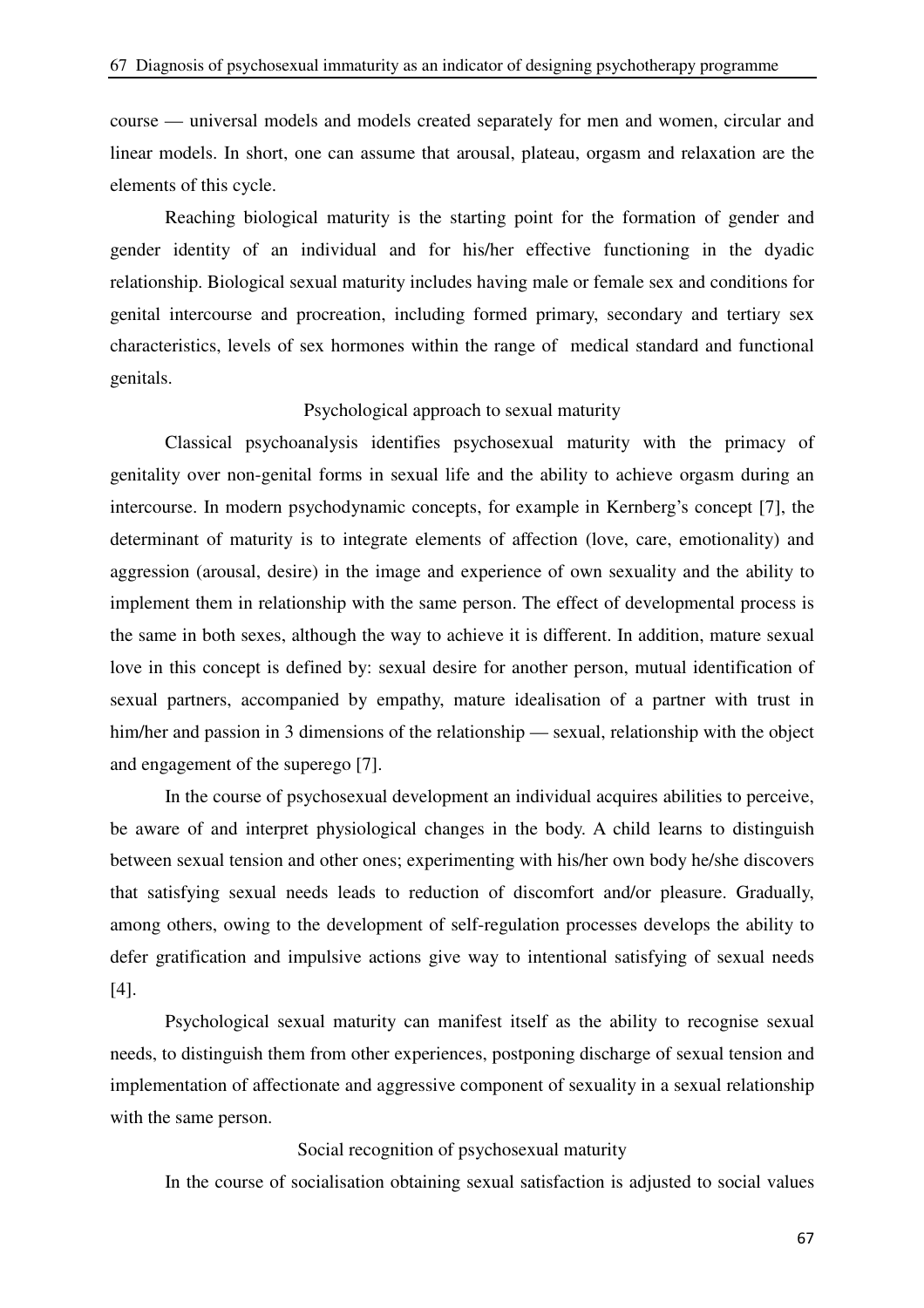and norms. In a family, by observing responses of caregivers to sexual behaviour (rewards and punishments), and later in school and peer group, children gain knowledge about rules they have to apply to. In contact with the areas covered by the family taboos, legal and moral prohibitions, children learn how to satisfy their sexual needs in a manner not exceeding those frameworks. Mature sexual expression is shaped in the context of moral development and its achievements such as: internalisation of norms, moral relativism and acceptation of norms as an autonomous value [4, 5].

 Godlewski [9] indicates that sexual behaviour has a threefold function: psychological (pleasure), biological (reproductive) and social (relationship) function. Taking into consideration social function entails the need to analyze sexuality of a couple. Sexual behaviours presented in a dyad change with the dynamics of development of a relationship and on the basis of individual circumstances and preferences of partners. According to Sternberg [10, 11] simultaneous occurrence of three components of love: passion, intimacy and commitment, indicates that a pair enters the phase of complete relationship. Passion is directly related to sexual functioning because it contains a component of a strong physiological arousal, which can be (and often is) [11] identified, by partners, with desire, excitation, desire for physical contact and sexual connection with another person. It concerns experiencing intense emotions (both positive and negative) associated with its object, and allows to satisfy not only sexual needs but also needs which are competitive to them and/or equally important. Intimacy is recognised as closeness, affection and interdependence of partners; it is a result of their activities and experiencing positive emotions. Its peak often falls on the phase of complete relationship, when partners learned to recognise, communicate and satisfy the needs of the other person in a way which is acceptable and rewarding for both persons. Commitment (similarly to intimacy) is a factor responsible for stability of the relationship despite the natural decrease in the level of passion over time. This is effort, decisions, thoughts, feelings, activities focused on sustaining the relationship despite obstacles and frustration [10, 11].

 Social aspect of sexual maturity is expressed in following passion and developing intimacy and commitment in a relationship with another (the same) person at the same time; in the ability to withdraw from a relationship that ceases to be rewarding (sexually and emotionally) for an individual and begins to lower the overall well-being and quality of life, and in the subordination of sexual expression to social norms and prohibitions and to internal values of an individual.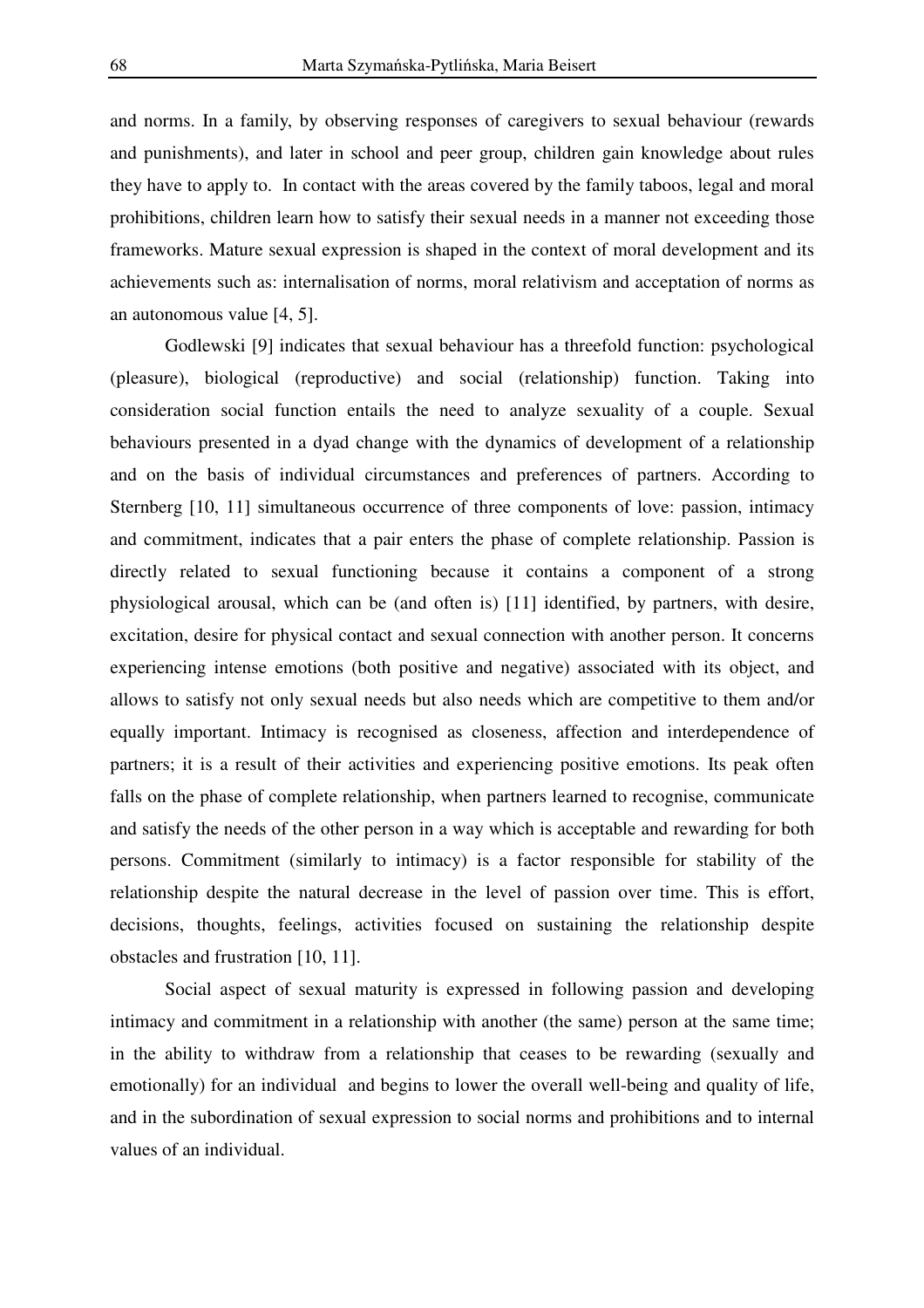#### Integrative approach to psychosexual maturity

 Bancroft's eclectic, integrative model of psychosexual development is a theoretical concept combining these three approaches to sexual maturity [1]. According to the author, the goal of development is to integrate three aspects: gender identity, sexual responsiveness and the ability to enter into close dyadic relationships. Thus, sexually mature person is:

- 1. a man or a woman (a person who fulfills the uniquely male or female gender pattern) with fully formed (based on the development of gender identity) sexual identity;
- 2. able to formulate a sexual response based on possessed sexual scripts;
- 3. capable of forming a dyadic relationship with another person (the same or the opposite sex, in accordance with sexual identity).

 Re 1. According to Bancroft [1, p. 167], sexual identity, as "sexual self-identity" may be determined by the answer to the question: what kind of persons are sexually attractive to me and who I am in terms of sexuality. Sexual maturity consists in recognising one's own sexual preferences (as to the object and sexual activity) and orientation. These aspects were signaled in the introduction and description of the psychological approach to maturity.

 Re 2. The sexual response consists of various components that appear in the course of sexual response cycle: cognitive (classification of visual, auditory, olfactory, and tactile stimulus as sexually stimulating, and focusing attention on the stimulus, focusing on sexual ideations and fantasies etc.), biological (anatomical and functional response of sexual organs as the effect of local vascular mechanisms, levels of hormones) and emotional-motivational component (arousal, desire). In the dual control model proposed by Bancroft [1], the occurrence of sexual response is determined by balance between the system of excitation/sexual activation (SES) and inhibition (SIS). Sexual maturity in this concept is expressed by the individual's ability to activate or inhibit sexual response in the event of a stimulus of a sexual nature (exciting) depending on the context in which it appears and cultural norms regulating sexual behaviour. Here one can find analogies to the aspects described above in the context of biological, psychological and social approach to maturity.

 Re 3. There is a threefold justification for examination of the ability to establish dyadic relationship in terms of sexual maturity. Relational context: (1) allows people to take other forms of sexual activity than autoerotic behaviour; (2) allows people to pursue functions of sexual behaviour other than pleasure: biological and social one [see 9]; (3) in a stable relationship, ensures satisfying sexual needs of an individual in long term and increases the possibility of making contacts due to the availability of a partner. The above-mentioned concepts of Godlewski and Sternberg present a similar view.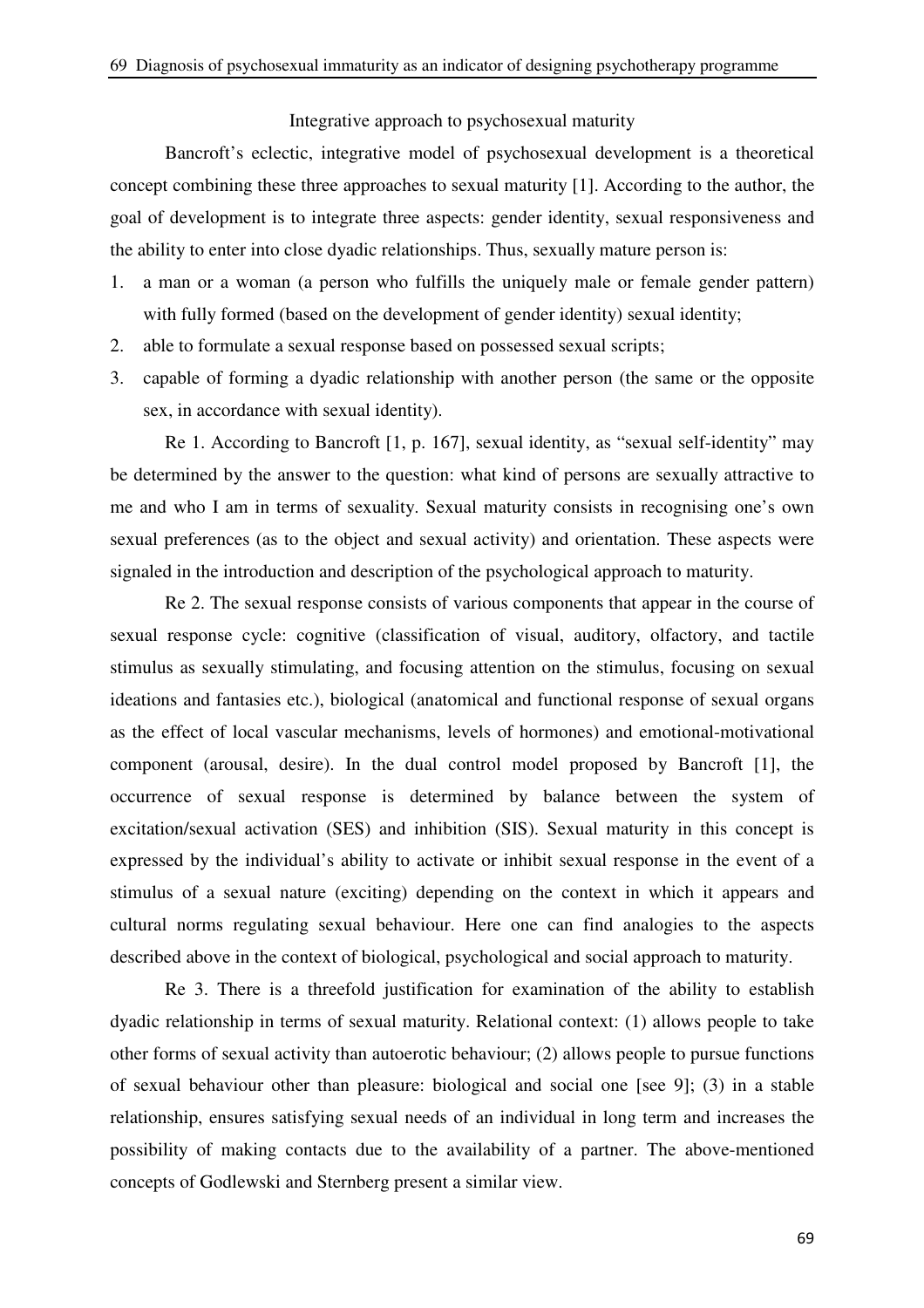#### **Criteria for psychosexual immaturity**

 The above-mentioned concepts indicate that sexual maturity has a biological dimension; it is associated with intrapsychic processes and rooted in social reality. All three of these aspects are reflected in Bancroft's eclectic model [1]. Using its assumptions, on the principle of opposites, psychosexual immaturity can be assumed when a person is characterised by: 1. lack of a fully formed sexual identity; and/or 2. inability to formulate an adequate sexual response; and/or 3. inability to establish a dyadic relationship (Table. 1).

| Criterion<br>Level | 1. Lack of a fully<br>formed sexual identity                                                       | 2. Inability to formulate an adequate<br>sexual response                                                                                                                                                                               | 3. Inability to establish a<br>dyadic relationship                                                                                                                                                      |
|--------------------|----------------------------------------------------------------------------------------------------|----------------------------------------------------------------------------------------------------------------------------------------------------------------------------------------------------------------------------------------|---------------------------------------------------------------------------------------------------------------------------------------------------------------------------------------------------------|
| Level A.           | A.1. inconsistent<br>pattern of male or<br>female sex criteria                                     | A.2.1. biological immaturity at the<br>level of primary, secondary and<br>tertiary sex characteristics<br>A.2.2. biological immaturity at the<br>level of hormones<br>A.2.3. biological immaturity at the<br>level of genital response | A.3. lack of integration of<br>components of sexuality:<br>aggression and affection,<br>resulting in an inability to<br>implement them in the<br>relationship with the same<br>partner                  |
| Level B.           | B.1. unspecified sexual<br>orientation                                                             | B.2.1. unrecognized sexual tension<br>and/or lack of distinguishing it from<br>other tensions<br>B.2.2. lack of internalised social<br>norms in the implementation of<br>sexual behaviour                                              | B.3. inability to experience<br>passion simultaneously with<br>developing intimacy and<br>commitment in a relationship<br>with the same partner                                                         |
|                    |                                                                                                    | C.2.1. inability to defer discharge of<br>sexual tension                                                                                                                                                                               | C.3.1. experiences of inability<br>to establish sexual<br>relationship with another                                                                                                                     |
| Level C.           | C.1. unspecified sexual<br>preference (in terms of<br>the object and course<br>of sexual activity) | C.2.2. poor control of sexual<br>behaviour - imbalance of SIS and<br>SES <sup>5</sup>                                                                                                                                                  | person in the history of life of<br>individuals, despite their<br>desire to establish and<br>maintain such relationships,<br>or staying in a relationship<br>that does not bring sexual<br>satisfaction |
|                    |                                                                                                    | C.2.3. significant dominance of non-<br>genital forms of sexual expression<br>and autoeroticsm                                                                                                                                         |                                                                                                                                                                                                         |

Source: own elaboration.

 $\overline{a}$ 

 Indicator 1. is determined by the lack of the answer to the question: Who am I in terms of sexuality? at three levels: differentiation of sexes, sexual orientation and sexual preference. Indicator 2., concerning the lack of adequate sexual responsiveness in the event of an appropriate sexual stimulus, can be realized on three levels: biological, intrapsychic and

<sup>5</sup> SIS (Sexual Inhibition Scales) and SES (Sexual Excitation Scale) are components of Bancroft's dual control model [1]. According to the assumptions of this model, sexual response and excitement occur when there is a balance between brain systems of sexual inhibition and excitement.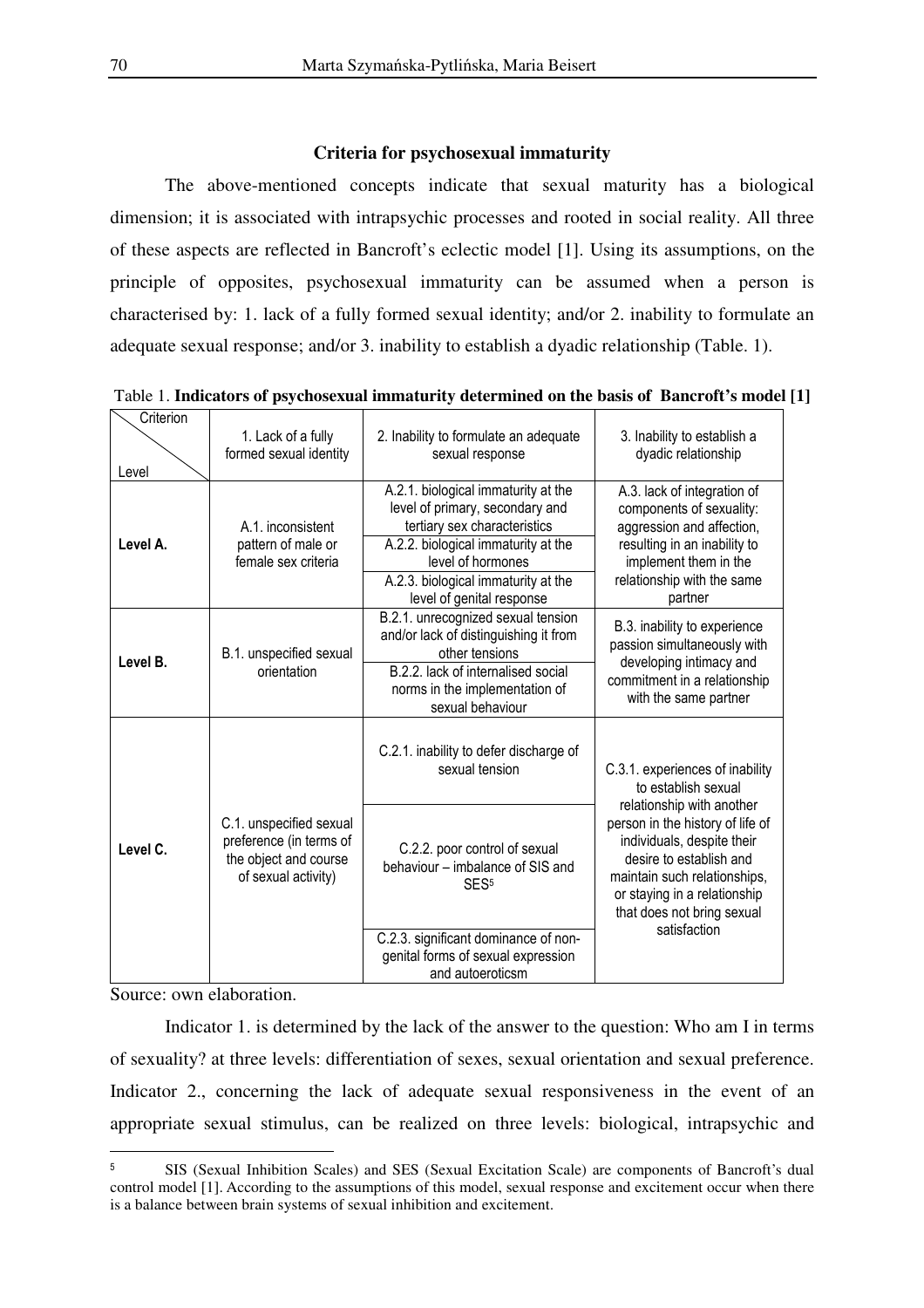behavioural one. Indicator 3. changes the approach to sexuality and transfers it from the individual to the level of dyad. Sexual relationship is defined as a relationship between two people (of the same or opposite sex), in which they satisfy each other's needs: sexual needs (through non-genital activity or penetration, leading to achieve sexual satisfaction), emotional needs (by growing intimacy and bond), social needs (support), and other. Indicators identified within each criterion can be arranged according to the level of accessibility of information (A–C). Diagnostic indicators from level A require access to specialist knowledge and skills to use it, e.g. knowledge of the results of medical tests of the diagnosed patient and the skills to interpret them. Indicators from level B are those which the diagnostician can indirectly deduce by referring the information obtained in the course of conversation with the patient to clinical knowledge. Availability of information from level C is the highest, these indicators manifest themselves in behaviours of the individual.

## **Psychosexual immaturity of non-preferential paedophiles**

 Analysis of results of empirical research and own experience of clinical practice leads to the conclusion that psychosexual immaturity manifests itself in child sexual offenders primarily in the following dimensions:

- Unspecified sexual preferences in terms of the object (criterion 1). The offender may declare a preference for making sexual contact with an adult, while in certain situations (e.g. unavailability of the preferred object) satisfy his sexual needs with a child, so although he is not diagnosed with sexual preference disorder, one can talk about the presence of deviant sexual interest in children. However, studies using plethysmograph show that paedophiles are different<sup>6</sup> from rapists, non-sexual sexual offenders and a control group (non-offenders) in terms of phallometric sexual response to visual stimulus in the form of sexually immature and maturing child presented on the screen in the laboratory [12, 13];
- Difficulties in diagnosing and differentiating sexual tension from other tensions; lack of internalisation of social norms and poor self-control in the implementation of sexual behaviour and preference of non-genital forms of sexual expression (e.g. in offenders committing non-penetrating forms of sexual abuse) (criterion 2.) The literature describes

 $\overline{a}$ 

<sup>&</sup>lt;sup>6</sup> For example, in Blanchard et al. [13] phallometric reactions of similar strength were observed in compared pairs of: non-offenders (1) and sex offenders against women (2), incest offenders — biological fathers (3) and stepfathers (4) as well as in a pair of offenders unrelated to victims (5) and those who were relatives of victims, but the relationship was not parental (e.g. a sister, niece etc. — 6). Groups 5 and 6 were more responding to the presented stimulus, compared to groups 1 and 2. In groups 3 and 4, means reached moderate values and did not differ significantly from other groups.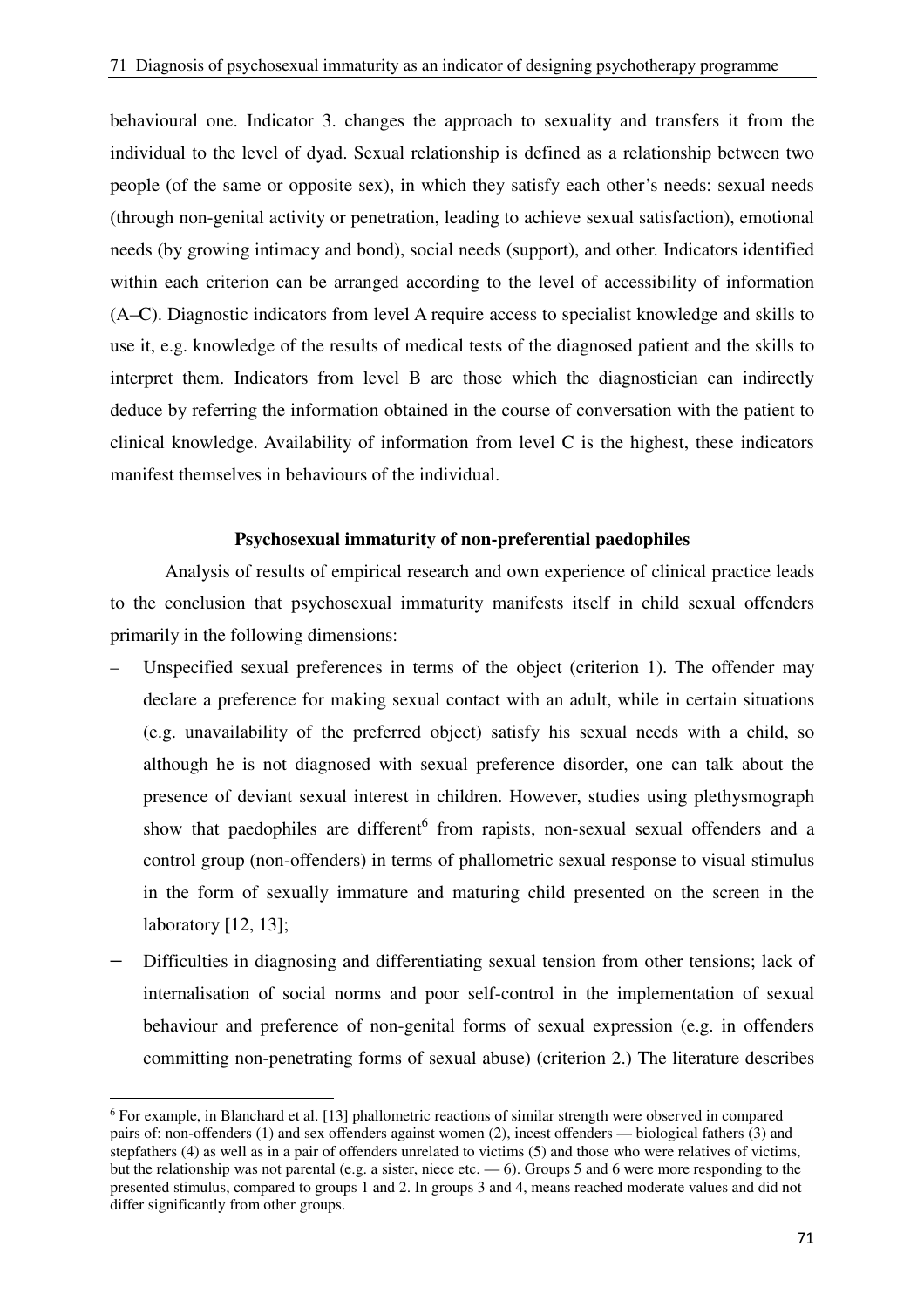three types of dysfunctional self-regulation in sex offenders. Type 1. occurs when an individual manifests disinhibition or impulsivity because of inadequate control of feelings or behaviour. Type 2. is observed in people who are trying to take control over their feelings and behaviours, but they use ineffective coping strategies. Type 3 occurs when an offender reaches his valued goals using effective self-regulation strategies, however, these goals are socially unacceptable because they harm others [14]. Preference of nongenital forms of sexual expression may result from difficulty in formulating genital response due to existing sexual dysfunction, especially in the form of erectile dysfunction;

− Difficulties in establishing and maintaining adult relationships (criterion 3). A metaanalysis of 14 studies carried out by Dreznicka [15] indicated that paedophiles have lower heterosocial competence than rapists, non-sexual offenders and non-offenders. On the other hand, Hanson and Morton–Bourgon [16] (meta-analysis of 95 studies) showed that some measures of intimacy deficits in sex offenders are predictors of sexual recidivism. Deficits of social competence and loneliness proved to be insignificant, however, emotional identification with a child (friendship with a child, child-oriented lifestyle) and conflicts in a relationship with a partner were statistically significant. Early childhood relationships with parents [e.g. 17] and the way of perception an adult partner as threatening, frightening etc., in opposition to a distorted perception of a child as an emotionally congruent object and therefore more accessible and less frightening [18], are also believed to be sources of difficulties in establishing dyadic relationship with an adult object in paedophiles.

#### **Methods of therapeutic work with psychosexual immaturity of child sex offenders**

 Table 2 summarizes the objectives and methods of therapeutic work with child sex offenders described in the literature and binds them to the areas of psychosexual immaturity identified above.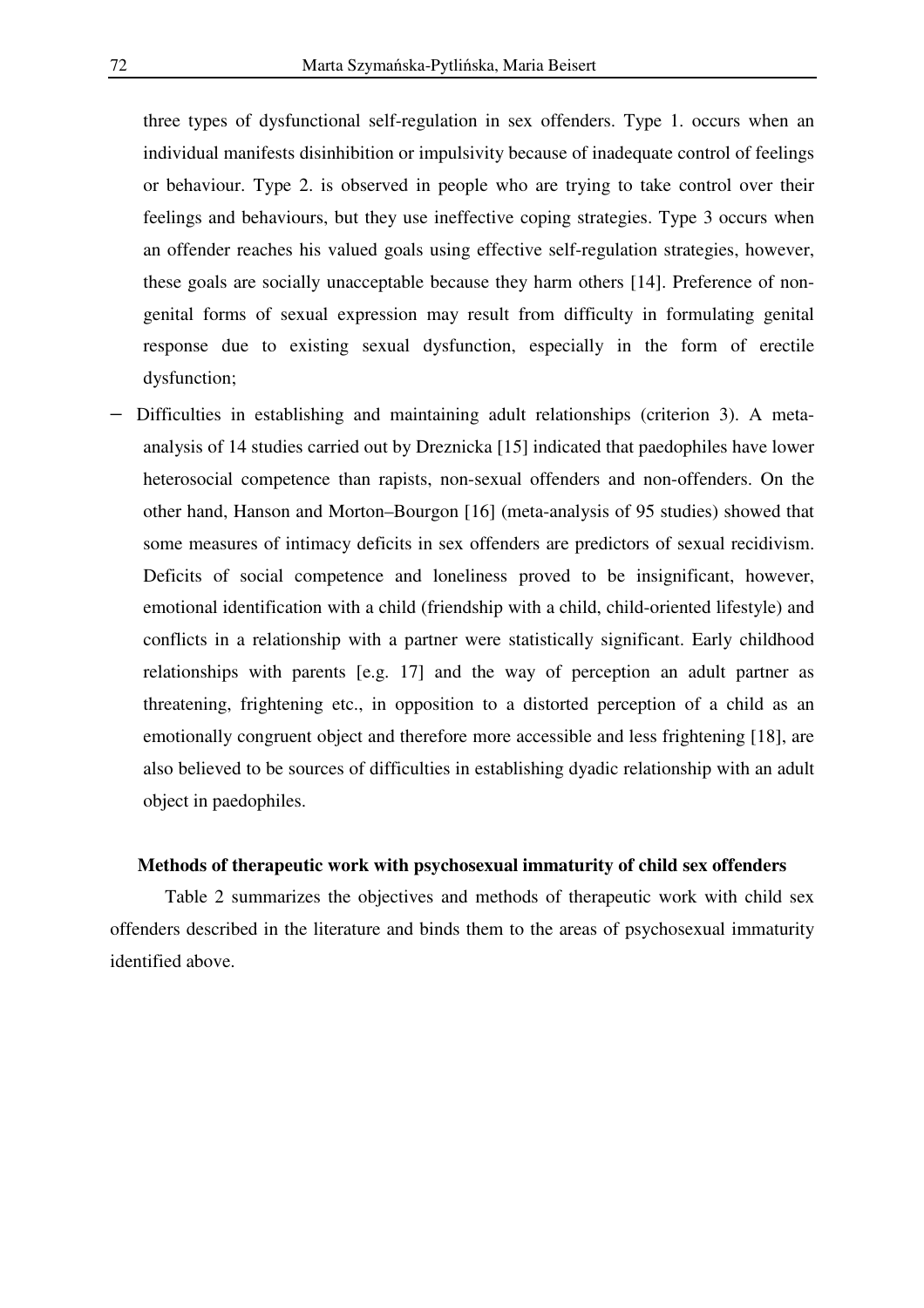| Area of<br>psychosexual<br>immaturity | Therapeutic objectives                                                                                                                                                                                                                                                                                          | Methods of work with a<br>patient                                                                                                                                                                                                                                     | Detailed discussion of methods of<br>therapeutic work                                                                                  |
|---------------------------------------|-----------------------------------------------------------------------------------------------------------------------------------------------------------------------------------------------------------------------------------------------------------------------------------------------------------------|-----------------------------------------------------------------------------------------------------------------------------------------------------------------------------------------------------------------------------------------------------------------------|----------------------------------------------------------------------------------------------------------------------------------------|
| Criterion 1.                          | Modification of sexual<br>preferences:<br>1. reduction of inappropriate<br>sexual interest<br>2. increase in non-deviant sexual<br>interest                                                                                                                                                                     | Cognitive behavioural<br>therapy that uses the<br>mechanism of<br>conditioning: aversion<br>therapy, satiation <sup>7</sup> ,<br>biofeedback, orgasmic<br>reconditioning and<br>others.                                                                               | Quinsey, Earls, 1990, as cited in:<br>Marshall et al., 1990;<br>Marshall, O'Brien, Marshall, 2009, as<br>cited in: Beech et al., 2009. |
| Criterion 2.                          | Increasing emotional and<br>behavioural self-control by:<br>1. Increasing frustration<br>tolerance and extending the<br>deferment of obtaining sexual<br>gratification<br>2. Developing adaptation<br>strategies to cope with negative<br>emotions<br>3. Deepening empathy and<br>understanding of social norms | Therapeutic<br>programmes using of<br>cognitive-behavioural<br>techniques and social<br>learning, created in<br>accordance with the<br>assumptions of the<br>models of self-<br>regulation or circular<br>models depicting the<br>course of the<br>perpetration cycle | Pithers, 1990, as cited in: Marshall i in.,<br>1990;<br>Ward, Hudson, 2000<br>Ward, Polaschek, Beech, 2006.                            |
| Criterion 3.                          | 1. Reducing intimacy deficits<br>arising in relation with parental<br>object<br>2. Changing the way of<br>perceiving mature and immature<br>object and the way of forming<br>relationships with them<br>3. Development of the ability to<br>establish and maintain<br>relationships with mature object          | Insight therapy, for<br>example,<br>psychodynamic.<br>Cognitive-behavioural<br>therapy:<br>desensitisation of<br>anxiety and avoidance<br>of non-deviant sexual<br>contact, social skills<br>training and others.<br>Systemic therapy of<br>couples and marriages     | McFall, 1990, as cited in: Marshall et al.,<br>1990;<br>Shursen et al., 2008.                                                          |

Table 2. **Psychotherapy of psychosexually immature child sex offender**

Source: own elaboration on the basis of: [14, 19, 20, 21, 22].

 $\overline{a}$ 

Modern therapeutic programmes implemented in ambulatory and stationary treatment of offenders integrate techniques and approaches listed in the table above, adjusting them individually to a patient taking into account the context of his functioning [see 23].

# **Discussion**

Defining criteria for diagnosing psychosexual immaturity generates some controversy. Firstly, there is the issue of changeability of mature sexual behaviour depending on life context, possibility of development or age. Marcinek et al. [24] indicate that most of immaturity characteristics can manifest themselves only in the presence of another person (in

<sup>7</sup> *satiation* — technique that consists in the fact that the patient masturbate fantasising aloud about nondeviant stimuli to reach orgasm, and does not cease to masturbate, but continues changing fantasies to paraphilic ones [19].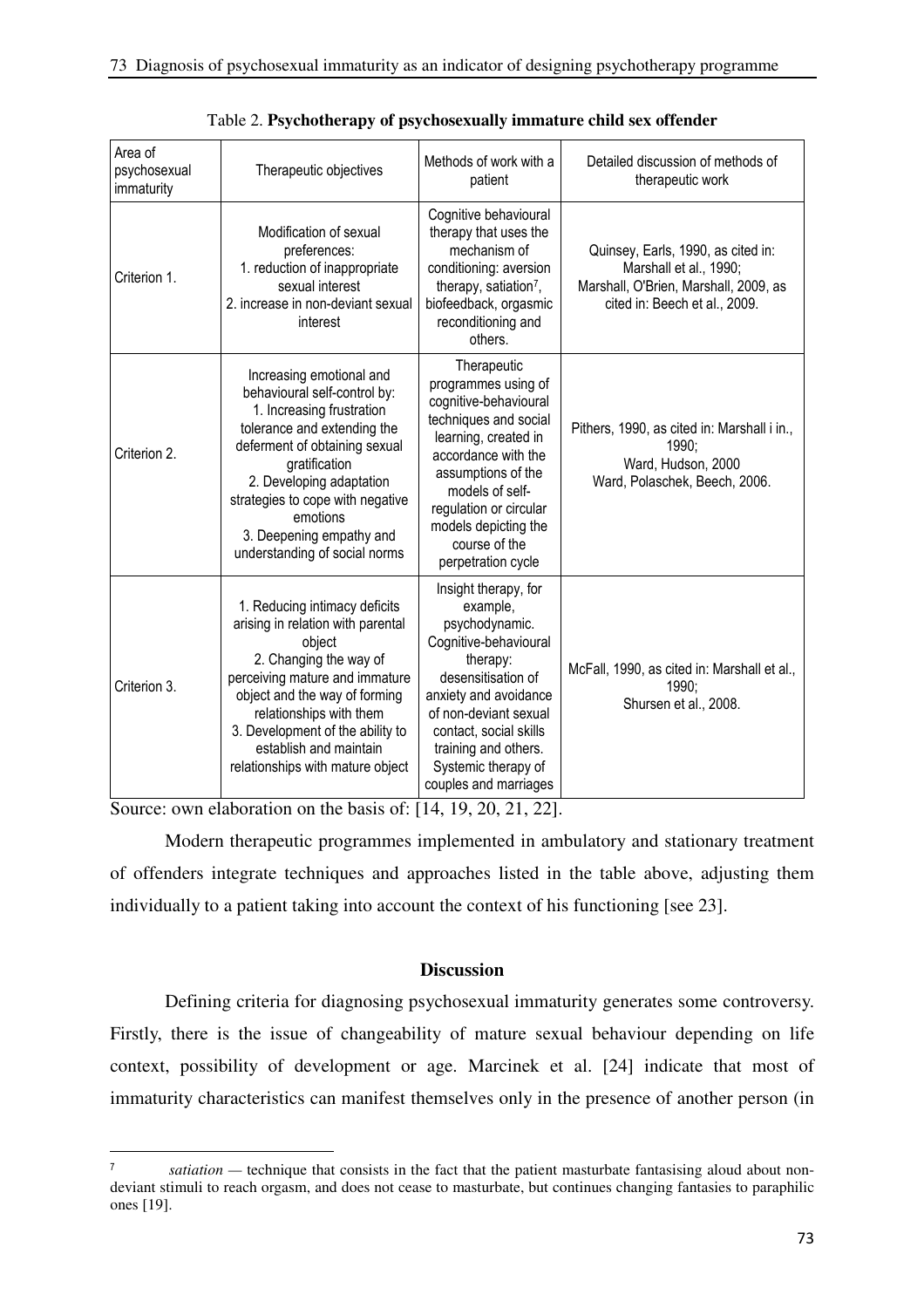the context of dyadic relationships). The authors suggest to treat it as a continuum, not a zeroone category, due to the need for a qualitative consideration of specific symptoms. Secondly, there are difficulties in the differential diagnosis, because psychosexual immaturity may be accompanied by other disorders, particularly personality and behavioural disorders of adults (F60–69 according to ICD-10). A possible solution to this problem is making functional diagnoses, the part of which is nosological diagnosis. They show the aetiology of occurrence and mechanism of maintenance of difficulties in patient's overall functioning in such a way that psychosexual immaturity finds its place among other disorders. This perspective corresponds to the holistic recognition of sexuality as one aspect of human life. Thirdly, there is a dilemma concerning ICD-10 criteria regarding experiencing suffering because of having a disorder. This issue should be considered individually in the course of diagnosis. E.g. in case when a woman prefer non-genital forms of contact while her partner prefers genital contact, suffering can occur as a result of emerging conflicts in dyad and not be directly related to immaturity. Fourthly, there is an important question concerning setting boundaries and scope of definitions of terms that correspond with the concept of psychosexual maturity and immaturity, e.g. sexological norms (developmental, partnership, medical) or sexual health [see 24].

 Diagnostic criteria identified by the authors use the model of sexuality assuming such characteristics of sexual functioning which are not required by all sexologists — such as a condition of functioning in relationship with a stable sexual partner — as desirable. Moreover, they have not been empirically verified, hence they should be regarded rather as a voice in the discussion on psychosexual immaturity and introduction to research. However, clinicians may find them useful in therapeutic work with child sex offenders, especially at the stage of diagnosis and determining the problem areas, therapy planning and integration of available methods of intervention.

 Therapeutic recommendations included in this paper do not always find application in the treatment of psychosexual immaturity of paedophiles. Not all methods listed in Table 2 can be implemented, e.g. in case of offenders additionally burdened with deficits in cognitive functioning, mental illnesses or personality disorders [see 22]. Forms of therapeutic work indicated in this paper differ in effectiveness. A meta-analysis conducted by Lösel and Schmucker [25] shows that the use of cognitive-behavioural techniques has the strongest effect on reducing the rate of recidivism in the treatment of sex offenders. Not every intervention works in each therapeutic situation, hence its implementation in a particular case depends on the therapist.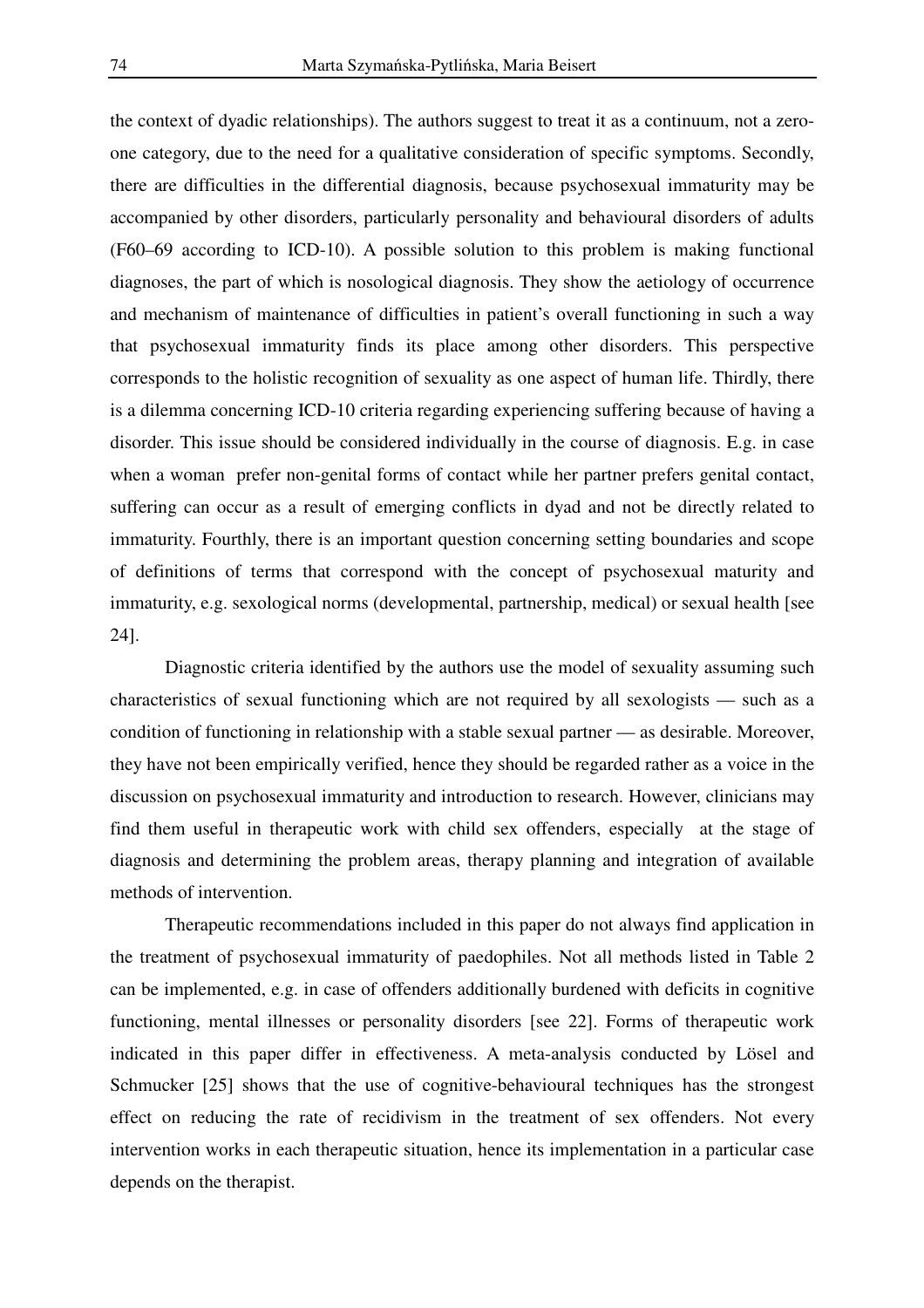## **Conclusions**

1. The classification of psychosexual immaturity presented in this paper may be useful for practitioners because of its integrative and holistic character.

2. The classification does not have a universal character — maturity and immaturity refers to biological age of the individual. The criteria were defined for the period of adulthood.

3. The classification is contextual — the importance of context (internal and external), in which sexual behaviour is presented, is emphasised. Sexual behaviour is immature if a person having the ability to take different kinds of sexual activity — do not use this potential, preferring the more infantile behaviour and/or less satisfying one. The evaluation of the adaptability of sexual behaviour for the overall functioning of the individual is also important.

4. The diagnosis of psychosexual immaturity using the proposed classification requires the cooperation of a psychologist-sexologist or doctor-sexologist with doctors of various specialties (including urologist, gynaecologist, endocrinologist).

5. The diagnosis of psychosexual immaturity of child sex offender directs the plan of his treatment. Identified deficit areas can be reformulated to therapeutic targets for developing psychosexual maturity, which, equipping the patient with new competences, would increase the attractiveness of non-deviant sexual behaviour and thus would reduce the risk of return to crime.

#### **References**

- 1. Bancroft J. Seksualność człowieka. Wrocław: Elsevier Urban & Partner; 2009.
- 2. Kowalczyk R, Ciesielska B. Zaburzenia preferencji seksualnych (parafilie). W: Lew-Starowicz Z, Skrzypulec V, red. Podstawy seksuologii. Warszawa: PZWL; 2015, s. 226– 238.
- 3. Marcinek P, Kapała A. Pedofilia w opiniowaniu sądowo-seksuologicznym. Seksuol. Pol. 2012; 10(2): 76–84.
- 4. Beisert M. Seksualność w cyklu życia człowieka. Warszawa: PWN; 2009.
- 5. Harwas–Napierała B, Trempała J. Psychologia rozwoju człowieka. Charakterystyka okresów życia. Warszawa: PWN; 2009.
- 6. Główny Urząd Statystyczny. Trwanie życia w 2013 r. Warszawa: ZWS; 2014.
- 7. Kernberg OF. Związki miłosne. Norma i patologia. Poznań: Zysk i S-ka; 1998.
- 8. Imieliński K, Dulko S. Przekleństwo Androgyne. Kraków: Arc–en–ciel; 2001.
- 9. Godlewski J. Wybrane zagadnienia seksuologii. W: Dąbrowski S, Jaroszyński J, Pużyński S, red. Psychiatria (t.1). Warszawa: WL PZWL; 1987.
- 10. Sternberg RJ. A triangular theory of love. Psychol. Rev. 1986; 93: 119–135.
- 11. Wojciszke B. Psychologia miłości. Gdańsk: GWP; 1994.
- 12. Blanchard R, Klassen P, Dickey R, Kuban ME, Blak T. Sensitivity and specificity of the